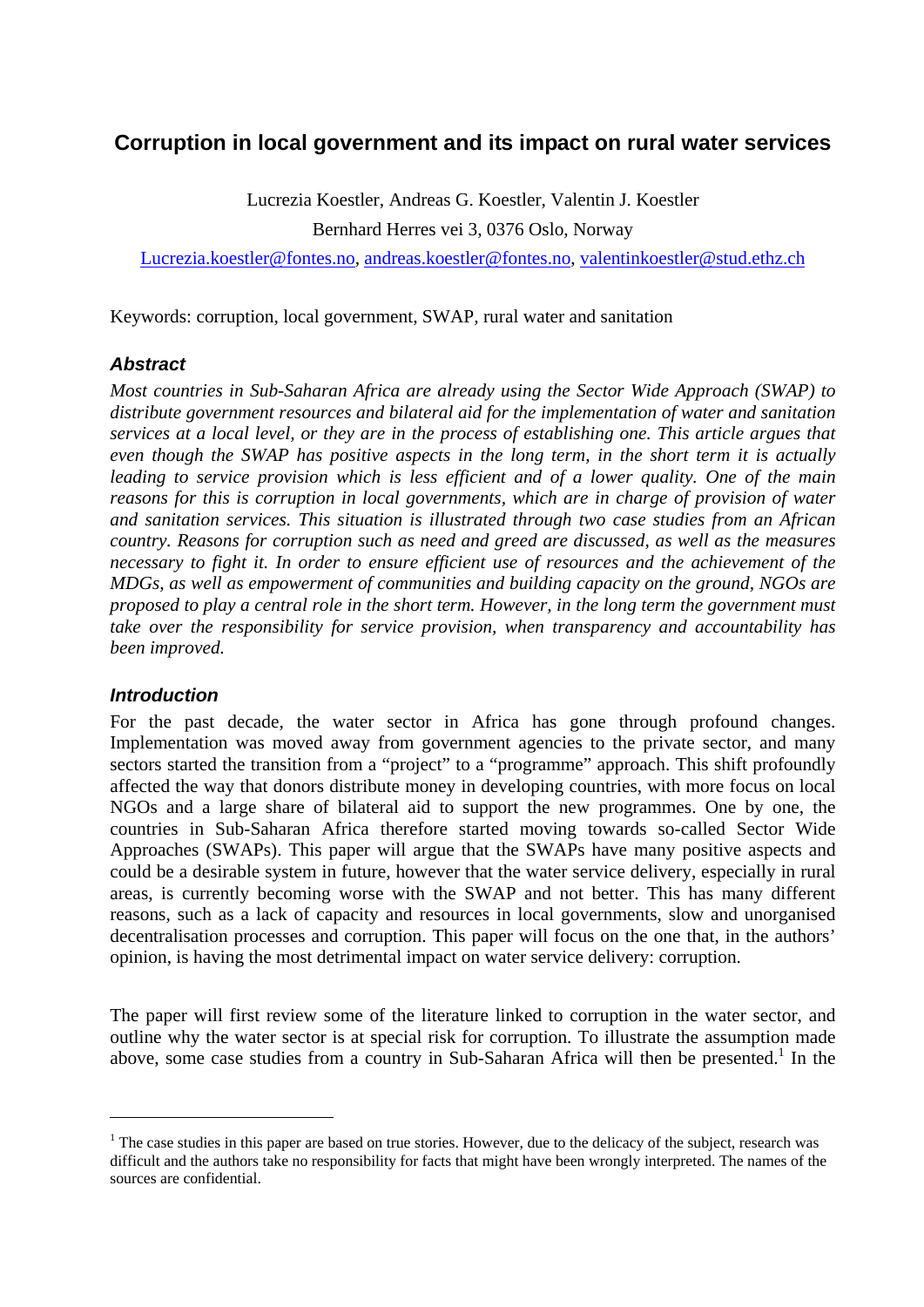end, the causes for corruption in Africa will be looked at in the light of the case studies, and potential solutions will be offered.

### *Harmonisation of the water sector*

With a multitude of actors active in the water sector in Africa, governments and donors saw the necessity for better coordination in order to increase efficiency of the aid and to increase focus on particular goals such as the Millennium Development Goals (MDGs). A process of harmonisation of the water (and, in many cases, sanitation) sector began, and the focus of many of these processes has been the Sector Wide Approach (SWAP). The SWAP is portrayed to have a number of benefits for the sustainability and efficiency of the water sector. Donors and government agencies align themselves around common goals and strategies, and put in place common monitoring and evaluation systems. The funds are paid directly from the main donors to a "basket fund", which is managed by the Ministry of Finance (in most countries) and then distributed to the agencies in charge of implementing and following up water projects. In countries where the decentralisation process is at an advanced stage, this means that the money is channelled from the central government to local governments. This puts more responsibility on local governments for service delivery, and in this way it increases the capacity of local governments in construction, operation and maintenance. It also creates ownership in local government entities for the projects, and promotes community involvement. Eventually, the projects will benefit positively from this in terms of sustainability (Harvey and Reed 2004). Some countries, like Uganda, have had a working SWAP in the water sector since 2002 (MWE 2009a), whereas other countries such as Mozambique and Malawi are just starting the implementation now. Other countries, such as Mali, are still far away from putting in place a SWAP in the water sector, although some donors are advocating for it (UNICEF 2009).

SWAPs are closely linked to the decentralisation process that many countries in Sub-Saharan Africa started already in the 1990s, but that is still in its early stages. The aim with the decentralisation process is to transfer political and financial autonomy to governments at a lower level, which will be responsible for service delivery. In many countries the SWAP has made it possible to accelerate the decentralisation process, since more money is made available to local governments. Both processes, the SWAP and the decentralisation process open up new opportunities for service delivery by creating employment and capacity at a lower level and bringing the responsibility for service provision closer to the users. However, the two processes also open up new opportunities for corruption, mismanagement and lack of quality assurance, especially at local government level.

# *Corruption in the water sector*

1

Transparency International<sup>2</sup> defines corruption as "abuse of entrusted power for personal gain" (TI 2008). The organisation's 2008 Global Corruption Report focuses specially on corruption in the water sector (TI 2008). This paper will focus on the service delivery dimension of corruption in the water sector, more specifically in rural areas. In many African countries urban water supply is taken over by private or parastatal utilities, however local government is still largely in charge of rural water supply. According to the report, the water sector is especially at risk for corruption due to the following characteristics (TI 2008):

 $2$  Transparency International is an international non-governmental organisation which acts as a global watchdog for corruption.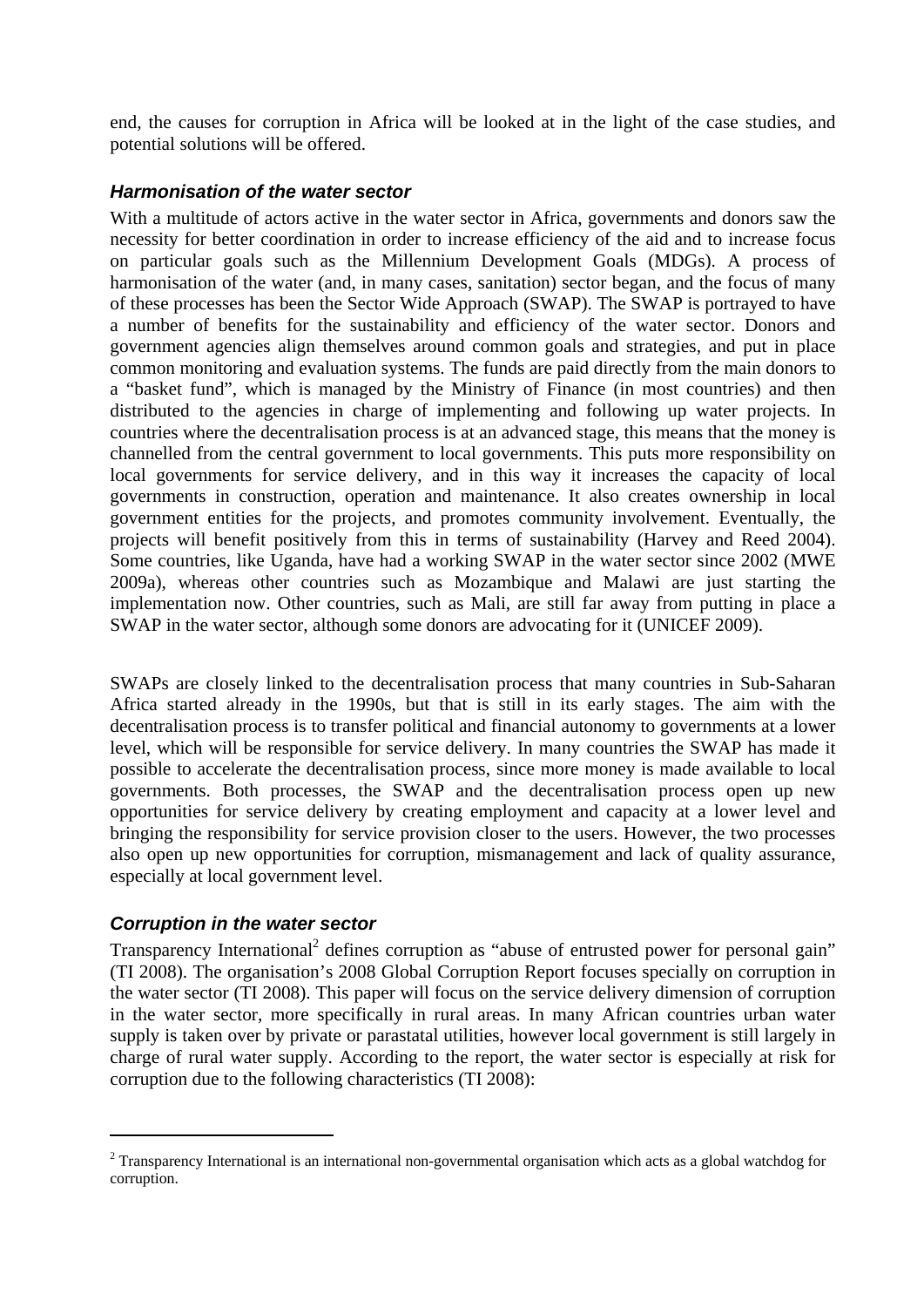- 1. The governance of water is spread across different sectors such as water supply, agriculture and health, and this provides space for loopholes
- 2. Water is in most countries perceived to be a technical challenge and social aspects such as corruption and the cost of it are not well understood
- 3. It is capital intensive and requires high investments, which means large flows of public money that provide incentives and possibilities for corruption. Water projects are hard to standardise and require adaptation to the local context, and this leaves space open for manipulation that is difficult to detect
- 4. Private investment in water is growing in countries that are already at risk for corruption
- 5. Informal providers are key in the water sector. They are difficult to regulate and control and therefore vulnerable to corruption
- 6. Corruption in the water sector mostly affects the poorest populations with the weakest voice
- 7. Water is scarce and becoming scarcer with climate change. The competition over water increases the corruption risk

A newer report by the Stockholm International Water Institute (Jacobson and Tropp 2010) adds the following dimension:

8. Water infrastructure is of a technical nature and many aspects are not easy to understand for politicians or the public who are not trained engineers. This makes it possible for the engineers to give the public false and incomplete information

Especially point three, six and eight are decisive in the context of local government in Africa. The decentralisation process results in a flux of large sums of money to a relatively small government entity for the construction of complex water projects. This makes the water sector extremely profitable and attractive for corrupt officials. Government officials even speculate in where and when to get jobs in order to get access to these large projects, as the case studies will show below. A World Bank study in Uganda revealed that between 20% and 40% of water sector finances are lost to mismanagement of funds yearly. In Africa as a whole the same study estimates that an average level of corruption represents a leakage of more than USD 20 billion over the next 10 years. At a global scale, 40 billion working hours are lost annually due to inefficiencies in the water sector (Stålgren, 2006).

Point six concerns the outcomes of corruption, but is also part of the reason; the affected populations are not capable of holding corrupt governments responsible for their acts. This is because they are mainly poor, vulnerable groups in rural areas, maybe far away from the government headquarter without communication or transport. In many cases communities are not aware of what responsibilities local governments have in terms of accountability or service provision, or they are afraid of reprisals. Even if the communities complain, corrupt juridical systems may make it impossible for them to hold the perpetrators responsible. This is shown in the second case study. The difficulty of local governments to attract personnel with high capacities due to low salaries and poor living conditions exacerbates point eight about technical knowledge. Even politicians that are part of the municipal council or technicians in the engineering department that are supposed to supervise projects may not have enough technical understanding to be able to detect whether the engineer has designed a water supply properly. This will be illustrated by the first case study below.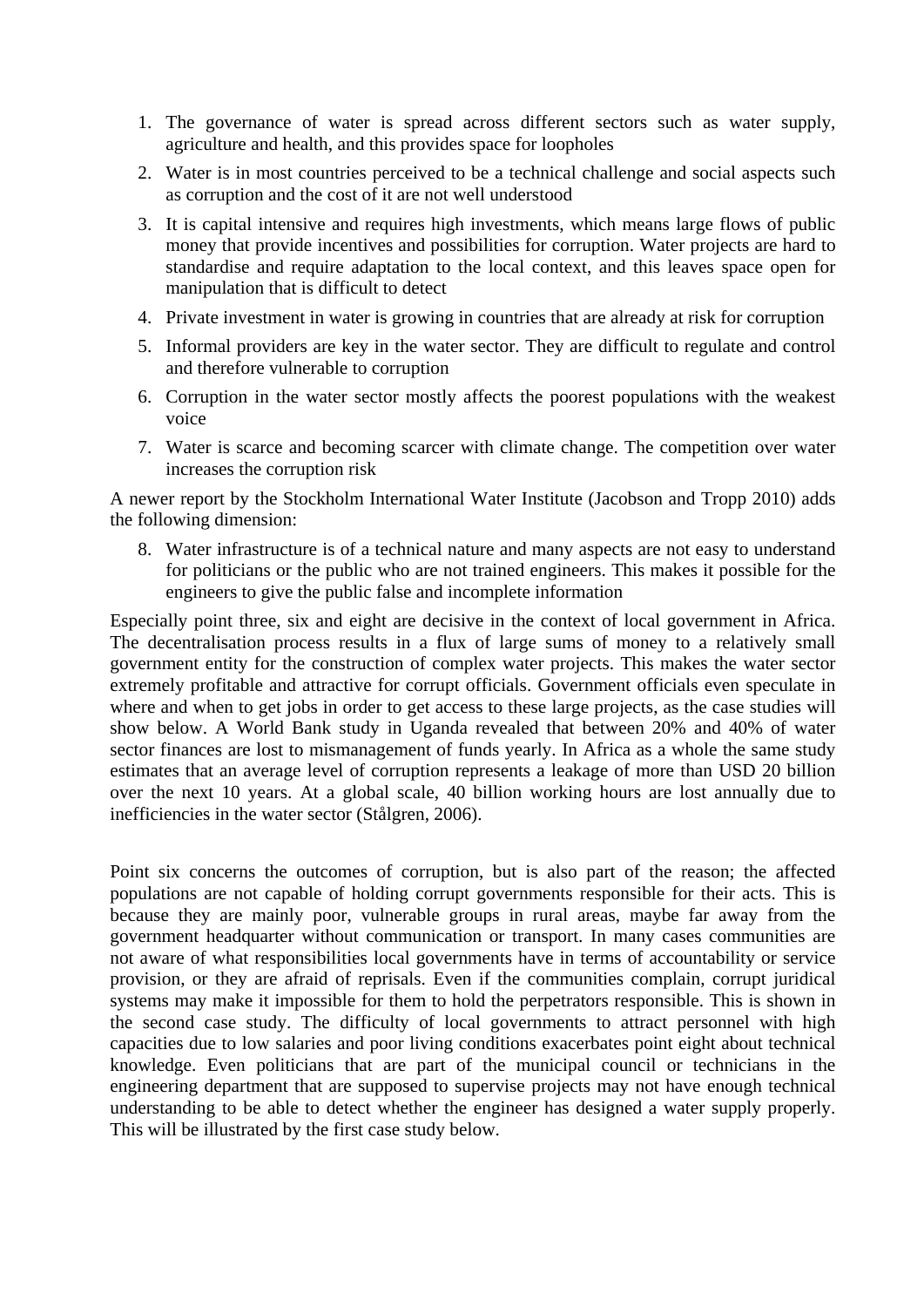#### *Case studies*

The following section will present two case studies from an African country. In this country, the SWAP has been running in the water sector for some years, and money is channelled from the central government to the district governments, which are responsible for the construction of water supply facilities. The district does not implement the projects directly, but is compelled to submit the project to a public tender which is decided by the district procurement committee. The district is however responsible for the supervision of the project, and the quality assurance.

#### *Small, medium, large?*

In this particular district, it is common that the water engineer and other engineers "own" construction companies that do water works. A few years back the responsibility for the construction of infrastructure was given to the private sector, however in this district, there were not many construction companies with the necessary skills or capital. The engineers either put the companies in a false name, for which they also create a signature, so that they themselves can easily sign all documents. A different option is to put the company in the name of a friend. Each time for example the construction of a spring protection is planned the water engineer prepares the tender document. According to the national guidelines, there are different sizes of spring protections, depending on the water flow, each with its predetermined price. The engineer makes sure he values the spring one category higher than it really is. For example, even if the spring should be a "small" spring, he calls it "medium". He now prepares a tender document for a medium spring protection. Then he lobbies and bribes the procurement committee to give him the contract, which is not difficult since they all know each other. Sometimes he promises kickbacks as well. The procurement rules are extremely complicated and there are therefore many loopholes. When his company has received the contract, he constructs a small spring protection and keeps the difference. Since he is also the water engineer, he does the supervision and approves the work even if it is of bad quality or even not functional. The district is big and has many corners, so it is unlikely that anyone will ever go back to this particular spring and check that the work was properly done. Some springs are a one hour walk from the nearest road and the possibility is low that other district officials or even the National Corruption Inspection Agency (NCIA) will ever walk there. It is also unlikely that the population will complain in case the spring breaks down; most complaints never lead to action or get lost on the way so people believe there is no point of complaining.

# *Corrupt all the way to the top*

The second story is about a district that suddenly experienced an influx of refugees from a neighbouring country. The normally quiet and remote district suddenly experienced a host of international organisations to help the refugees. It is common that international organisations also develop projects to support the host communities, and one international donor organisation contacted the district and offered to fund a number of latrines at schools, rainwater harvesting systems and a gravity flow scheme to support the local communities. However, the official of the donor agency in the capital said he would only give this district the money if he was offered a kickback, after all there were many other districts in need too. The water engineer of the district together with the head of administration agreed. When the money arrived at the district account, it was transferred to the personal account of the water engineer, and he made sure that everybody got their share, including the official in the donor agency. Instead of tendering the project, they then decided to use local artisans to carry out the works, which is against the implementation policy of rural water projects. They said that the district was implementing the project, although that is not technically possible since the implementation has been placed on the private sector. The local artisans built some shoddy latrines and rainwater harvesting schemes, and followed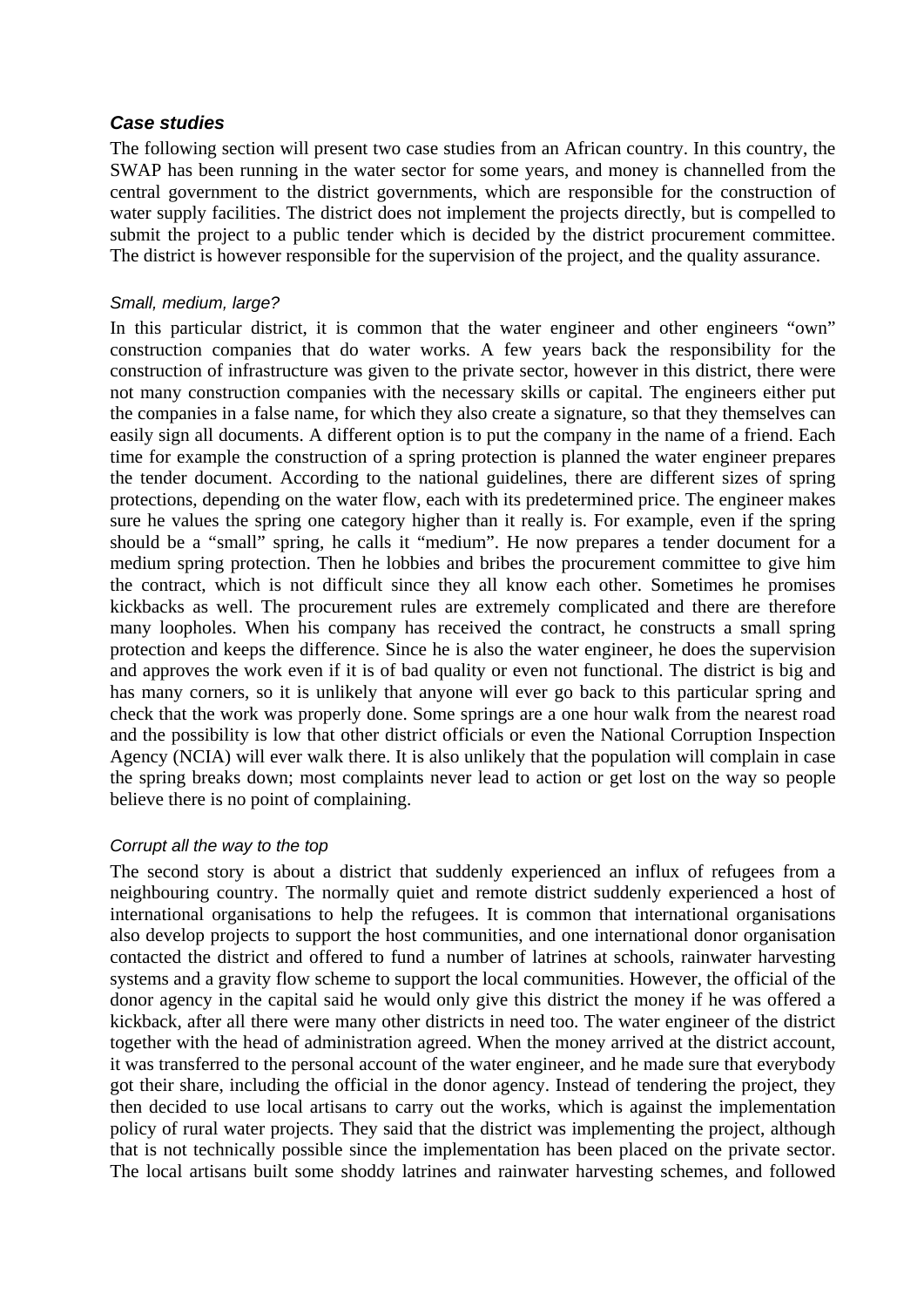vague recommendations by the water engineer to build the gravity flow scheme. The engineer and his accomplices used district infrastructure such as fuel and vehicles to manage the works, and in this way they used valuable resources, including working hours, which were meant for other purposes. At the same time, the water engineer had started using the money, clearing off debts, buying a new laptop, car and a digital camera. He suddenly realised that the money was getting finished. He now had to use his private money to somehow conclude the construction works in time.

Evidently, the result of this poor implementation procedure was extremely bad quality work. The latrines looked like they would not survive the next downpour, and only the first tap along the gravity flow scheme had water; they had assessed the topography wrongly. Since the project area was close to a main road and still got attention due to the refugee crisis, complaints from the community reached the municipal councillors. When the water engineer and the head of administration heard about it, they first tried to bribe the entire council. The head of administration promised extra "field allowances" taken from the public budget to give them incentives. However, the municipal council has more than 100 members and their attempts failed. The council decided to travel to the site and inspect the work. Even the councillors who have no technical training could see that the work was badly done. They decided to file a case at the National Corruption Inspection Agency (NCIA), but by the time the investigations started the water engineer had already left the district since his contract ran out and he did not have money left to pay the bribes to get an extension.

A few months later, the officials from the NCIA showed up. However, before they managed to do anything, they were intercepted by the head of administration and bribed. They went back to the capital without having visited the project. After a while, the municipal council and the governor started asking questions, and when the governor called the NCIA in the capital, he got to know that the people had already been sent there. This incident prompted the NCIA to fire the two officials that were bribed, and to send a new team. It was now impossible to bribe these officials as well, since they were afraid of suffering the same fate as their colleagues. When they arrived, they asked to be taken to the project site. However, the water engineer had left and only his colleague, the district engineer was there. He took them to the field and pretended he did not know the project site. The district is big and confusing, and they were driving and driving until it got dark and the officials from the capital were tired and demanded to go home. They then returned to the capital and wrote their reports.

What was the fate of the poor communities that were promised water and latrines but never got any functioning infrastructure? After they realised that complaining to the district did not help, they started, in their desperation, to use the water at the farm of a local businessman. The businessman got tired of people breaking his fences, and decided to put in money to make the system work. He had to put in a considerable sum of money and hire a good company to redesign and fix the water system. Thanks to his efforts and not the government's or the donor agency's, people now have water. The latrines were never fixed.

And what happened to the thieves in this story? The head of administration is still there, living on as usual. No-one knows the status of the case in the NCIA, at least no consequences have been seen in the district. The water engineer got a new job in a reputable donor-funded regional water supply agency. He managed to get a nice apartment, buy a car and make his wife and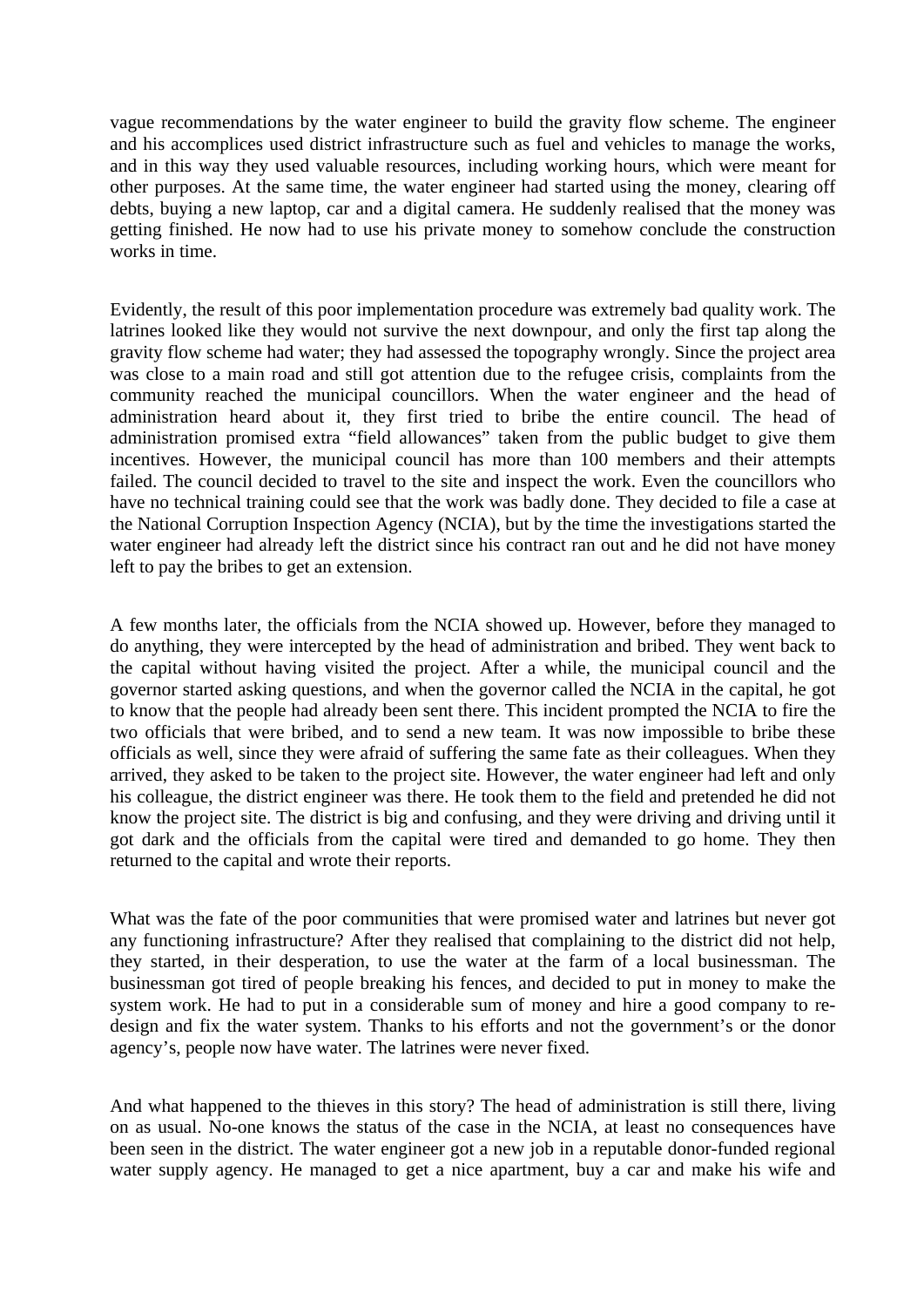family happy during his time as a civil servant. Ironically, he is a devoted Christian, and claims he is personally against corruption. What he did was just a way for the government to help him out, because he was recently married with a young child. A new water engineer was employed at the district. He had a good degree and used to work for a private water utility, so people wondered why he would trade the private sector for a government job. That was until it became known that a multi-million dollar gravity flow scheme of more than 40 km was planned for this particular district…

# *Only a sad story?*

The case studies above are of course depressing. But what can we learn from them? In what way can the government, the local NGOs, the international organisations and the donors draw lessons from these examples?

First, it is necessary to analyse in depth the different mechanisms that made the stories so sad. Why were the officials corrupt?

The first aspect that needs to be considered is the "need or greed" argument. Were the officials simply greedy or was it out of desperation and need? It has to be mentioned that government officials in African countries often receive salaries that are extremely low compared to living costs. A study in Uganda revealed that 88% of the respondents from local government were dissatisfied with their salaries (MWE 2009b). Therefore, government is normally the most unpopular sector for engineers and technical people because it pays considerably lower than the private sector or even the NGO world (DFID 2010). For an engineer who has studied for 3-5 years, a government salary is not enough to cover the needs of his aspirations, which are normally shaped by the life in the capital. In addition there are expectations from friends and family, and in countries with a weak social welfare system, extended family expects the few people in wage employment to cover hospital bills, burials, weddings and school fees (Danert et al 2003). This engages most government officials in side activities such as petty trade (often using government vehicles and fuel), private consultancies on the side and so on. Another option is of course to make use of the powers as a government official and directly steal from the public funds in one or another way. In fact, a World Bank study from Uganda revealed that between 10% and 20% of money given to contractors are spent on kickbacks to government officials in order to get the contract (Doya 2009).

Does this mean that if the salaries of civil servants were increased, corruption would disappear? Probably not. But it is a necessary step on the way, because without an increase in salaries, all other efforts may be in vain. A study from Tanzania showed that 41% of respondents cited greed as the leading cause for corrupt behaviour, whereas 28% answered it was mainly caused by low salaries. An additional 17% answered it was mainly due to poverty (Lugongo and Mutarubukwa 2009). However, a National Integrity Study carried out in Uganda showed that 69% of bribery in the country is attributed to greed (MWE 2009c). Once corruption is so deep-going as in the country of our two stories, where international donor agencies, central government agencies, top district officials and the private sector are involved, an increase in salaries would probably not have a large impact. This is because of the culture of corruption, which will require other types of efforts to curb. One of the most depressing aspects of the stories above is the total impunity of the government officials in question. So is the attitude of the water engineer, who thinks that he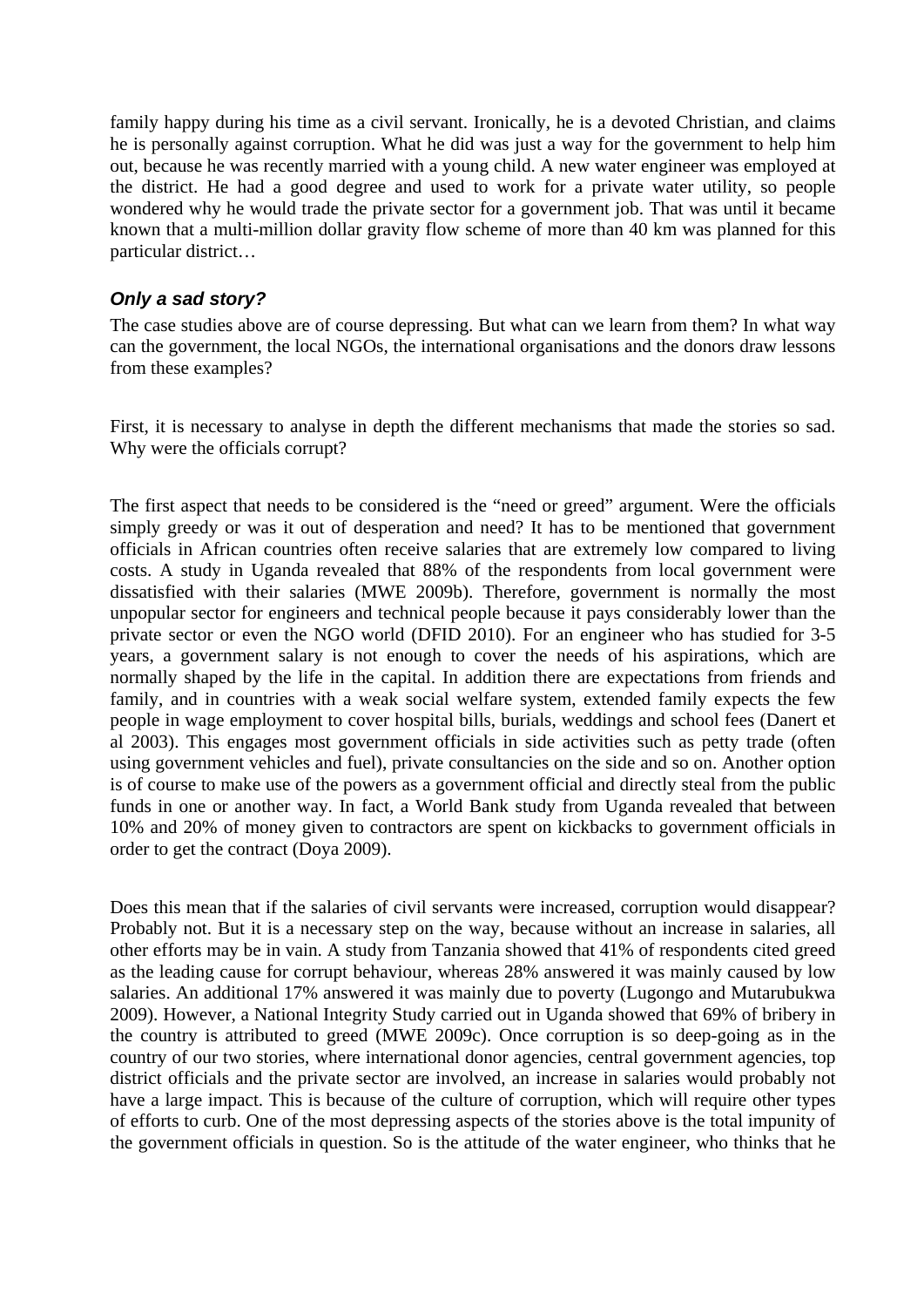has deserved what he took from the government. There is no feeling of responsibility towards the nation as a whole or towards the people.

Another lesson from the stories above is that the accounting and procurement systems in the country allow these practices to take place. The procurement procedure is made complicated to avoid corruption, but at the moment the complexity makes it impossible for the public to understand the procedures and this is exploited by the government officials. In addition, it was possible for the chief administrator to transfer public funds directly to a personal account without any problems or fear for retracement.

Perhaps the main lesson to be drawn from the case studies is the risk of channelling donor funds through local governments using SWAPs. Only the first case involved SWAP funds, however both stories show what local government officials are willing to do for personal gain. In the health and education sector, major donors are in some countries already pulling out of SWAPs after uncovering scandals. The stories above are not isolated cases; in a number of districts and municipalities all over Africa such stories occur. Due to false reporting and weak monitoring and evaluation systems, only few of these cases are brought to light or to the attention of the donors that funded them. With the SWAP, individual donors are not responsible for particular projects anymore, and the government therefore does not need to account for every single project. In a country where corruption is as deeply entrenched as in our sample countries, an increase in donor funds is only likely to increase the stealing if drastic measures are not taken. And these measures will only work if the process encompasses the entire society. If nothing is done, poor communities will increasingly suffer from poor quality work or no work at all, whereas local government officials get rich.

#### *A new direction in sector harmonisation*

Considering the analysis above, which way should we go? The challenge is to increase the coverage and functionality of rural water supply systems, but at the same time involve the government and create enough local capacity for sustainability. In the opinion of the authors, local NGOs should play a key role in this process. NGOs are different from the private sector in the way that they have other objectives than profit, and normally have a genuine interest of improving the lives of the unfavoured communities. This makes them able to communicate with both governments and local communities, build bridges and carry out projects that respond to real needs and result in ownership and sustainability. In addition to the water service delivery, NGOs involve the community in many different ways, such as involving them in the decisionmaking process of local government, civic education, gender sensitisation, accountability training etc. If done successfully, the water project can be used as an entry point for a community transformation programme, involving capacity building on a number of issues. A strengthened and emancipated community that is aware of the duties of the government officials and its own rights will help to fight corruption from below.

However, there are many risks. Among the variety of NGOs present in developing countries, it is clear that NGOs can also be vehicles for extracting personal gain, just like a private company or the public sector. However, in the opinion of the authors, NGOs are more flexible and adapt faster to new systems and regulations, and should therefore be a part of the solution. In order to minimise the risks, NGOs need to be included in a framework so that their quality and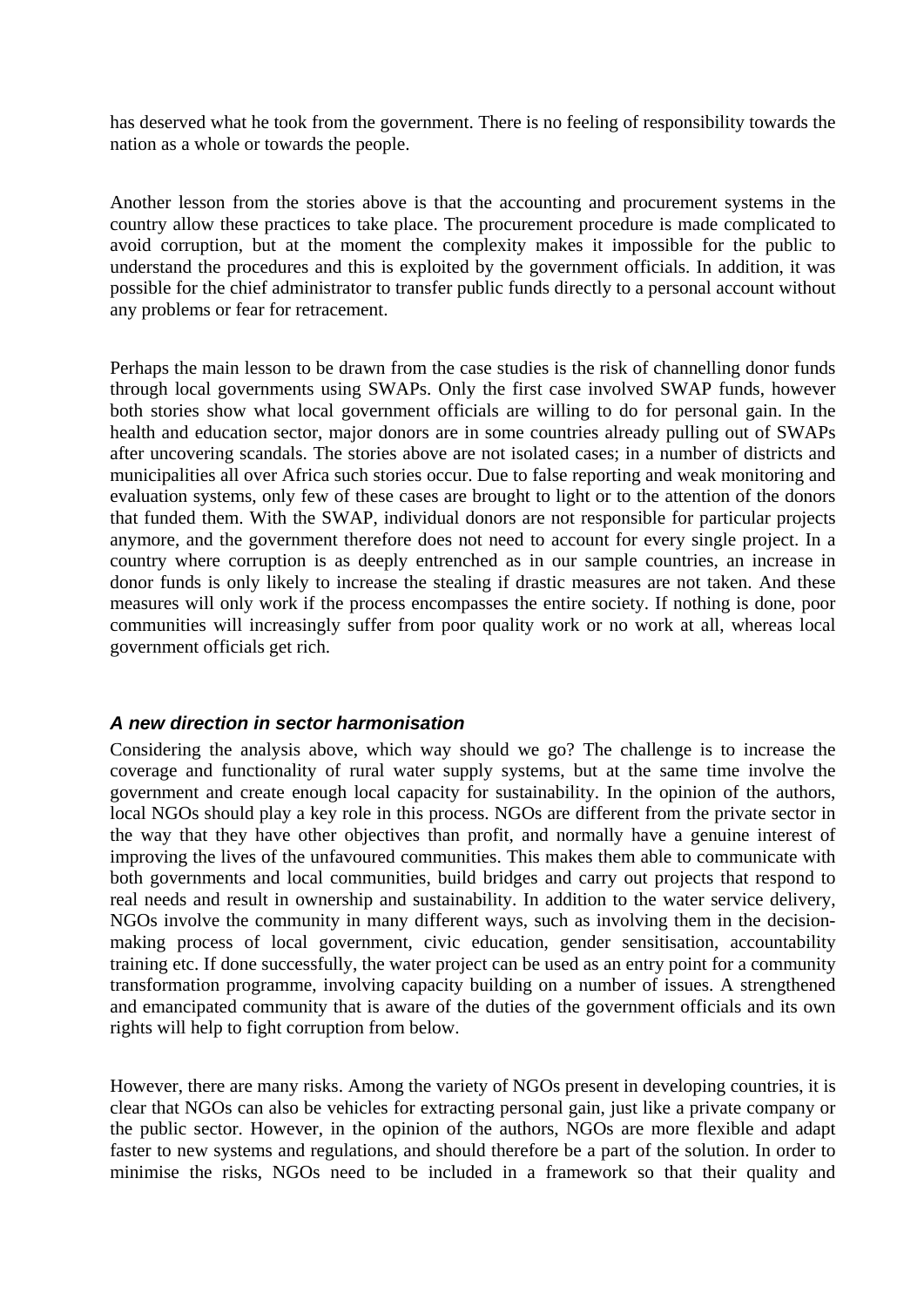underlying agendas can be carefully controlled. This includes technical competence but also capacity in design, community involvement, monitoring and evaluation and of course accounting. This is a difficult and costly task, and therefore donors and governments must commit sufficient funds to put in place effective and enforceable regulations. NGOs should also be compelled to work closely together with local governments, encouraging common decision making, cooperation and transfer of capacity; both in technical terms, social terms, accountability terms and especially in work ethics. The money should be exclusively managed by the NGO, however in future joint schemes could be piloted, by for example introducing new electronic accounting systems or integrity pacts (WIN 2010). Regulation and coordination of the NGOs should be carefully designed in order not to undermine the very existence of the NGOs, which is being an independent civil society organisation.

The authors still agree that using NGOs as service providers is not a long term solution. When enough capacity has been built both at the grassroots level and at the local government level, NGOs should slowly pull out of service delivery and infrastructure development and focus on capacity building, support and advocacy for disadvantaged groups. NGOs should at all times be prepared to hand over to local authorities where ever possible, meaning that an exit strategy has to be an integrated part of any involvement. At the same time, NGOs have to stay for a longer time and have to make proper commitments to fulfil their role. Ideally, while NGOs build capacity from the ground, governments should be given incentives by donors to perform well in accountability and governance. The real clean-up and change in culture and attitude, however, can only come from the state itself.

# *Conclusion*

While sector harmonisation processes are channelling more funds through government and more responsibility (however, less accountability) on government, this paper argues that in the short term, this is reducing the quality and coverage of rural water supply delivery. This is due to several factors, but the most significant factor is corruption, and while corruption is ongoing there are no incentives to improve procedures, systems or capacities. If the MDGs are to be achieved and the sustainability of rural water services improved, the SWAP is currently counterproductive, because corruption makes huge sums of money disappear and leads to poor quality work. In order to reverse this trend, NGOs could be included in service delivery in the short term, however with strict regulation and proper coordination. Local government has to take an active role in the integration of the NGOs' activities into their overall plans and strategies. Only if a consensus about the overall approach in delivering services is achieved between all different actors will the activities contribute to the common goal (e.g. MDGs). By enhancing fair and competent cooperation between NGOs and local government outstanding results can be achieved. In this way, capacities and competence can be built from the grassroots and upwards, and hopefully lead to a less corrupt society in future.

# *References*

Danert, K., Carter, R.C., Rwamwanja, R., Ssebalu, J., Carr, G. And Kane, D. (2003) 'The private sector in rural water and sanitation services in Uganda: understanding the context and developing support strategies, *Journal of International Development,* No. 15, pp. 1099-1114, John Wiley & Sons, Ltd. UK

DFID (2010) *Human resources gaps and shortages in the water, sanitation and hygiene sector in Mali for the achievement of the MDGs,* by Hydroconseil for the UK Department for